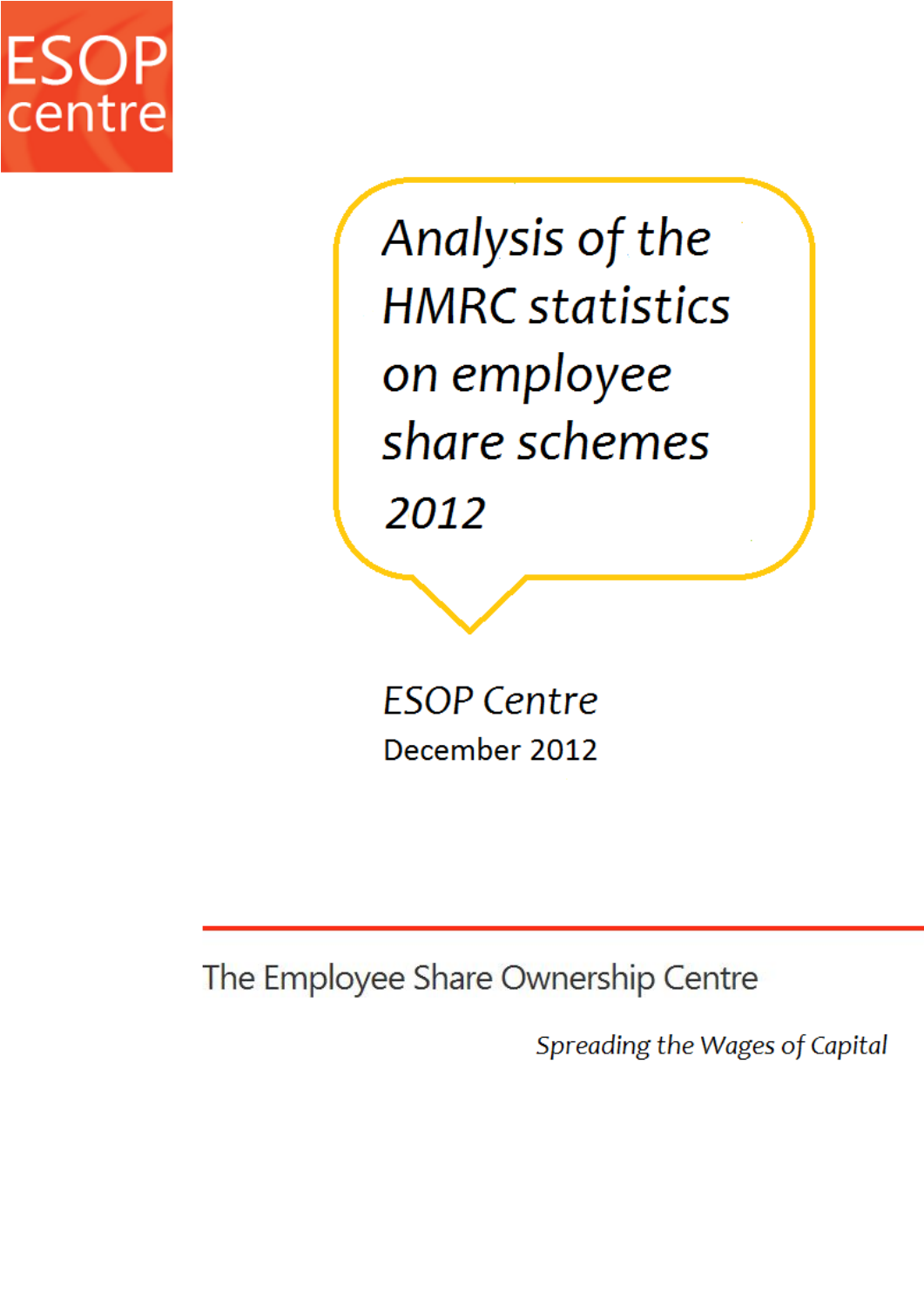### **ALL-EMPLOYEE SHARE SCHEMES IN DECLINE DESPITE GOVERNMENT ADVOCACY**

The number of companies offering an all-employee share scheme has fallen for the fourth consecutive year according to the ESOP Centre's annual analysis of HMRC's most recent statistics.

The ESOP Centre is the leading members organisation which lobbies on behalf of the employee share ownership industry. Our members are drawn from companies which have employee share plans, professional advisers in the area, academics, politicians and other interested parties.

The figures for 2010-11 show that 1,180 companies now offer either a Save as You Earn (SAYE), a Share Incentive Plan (SIP) or both to employees down from 1,530 at its peak in 2006-07.

Most of the decrease can be attributed to SAYE which has suffered from competition with the SIP since its introduction in 2001. At its peak 1,110 companies operated a SAYE scheme compared with just 510 in 2010-11.

EMI, the scheme developed for smaller, fast-growing companies has bucked the trend, with an additional 410 companies having implemented one in 2010-11. Because of this, the overall number of companies operating one of the four taxadvantaged share schemes has risen from 8,710 to 8,910, masking the decline of the other three schemes.\*

Reacting to the disappointing figures, ESOP Centre chairman, Malcolm Hurlston, said: "The sleep-walking decline of all-employee share schemes cannot continue. It should be a priority of any government to ensure that people can gain access to productive capital wealth and build their savings for the future. These share schemes are the only route available for many, many employees to achieve this aim.

Over the last two years, employee share ownership has been the subject of review by the Office of Tax Simplification, the Department for Business, Innovation and Skills and HM Treasury.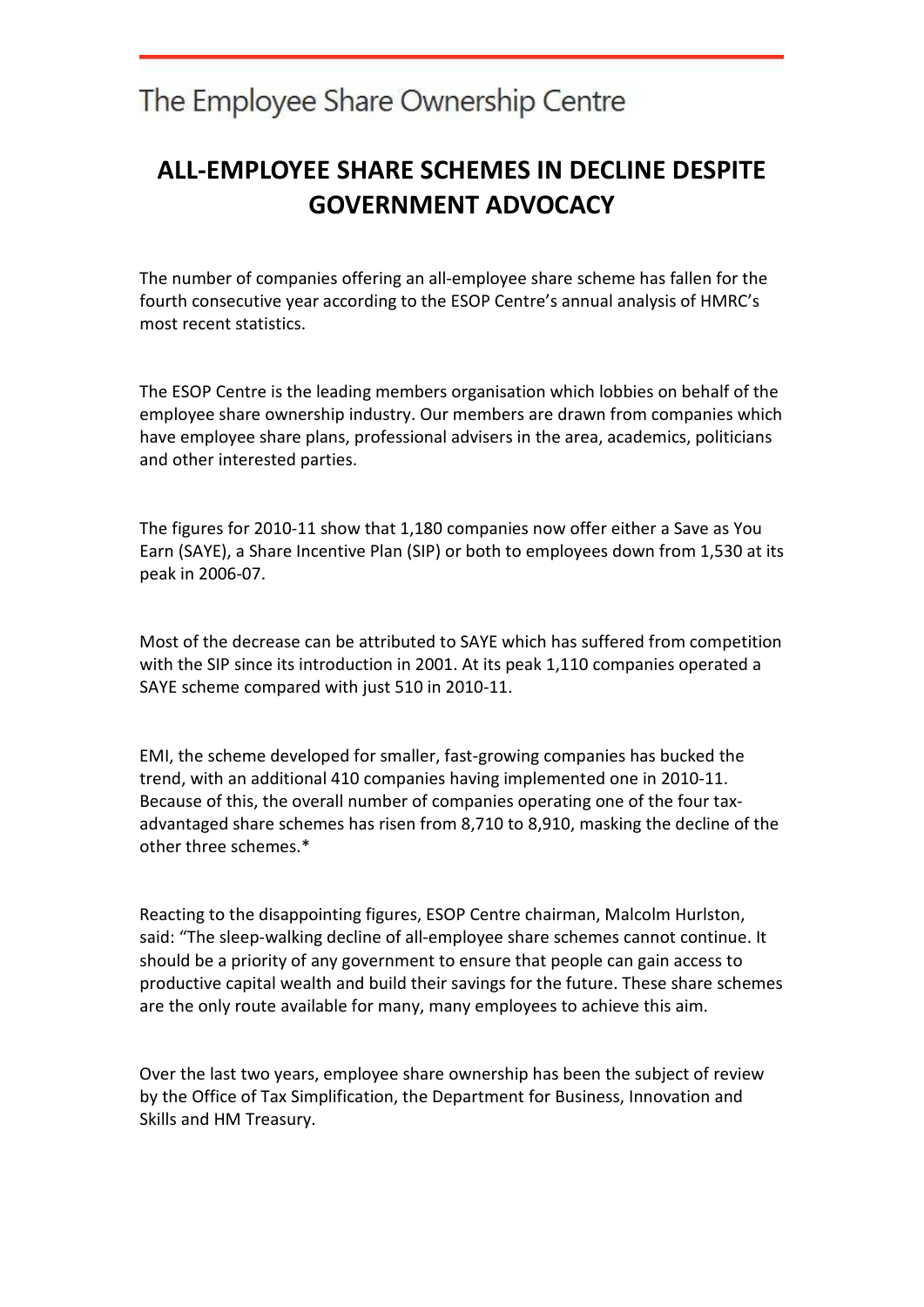"The government has been very active, but needs to consider why, despite the associated benefits to motivation and productivity, these schemes are not as widely used as they used to be.

"The statistics suggest that bold action needs to be taken today to reinvigorate the share schemes market. The future payoffs are doubly beneficial to the government and society through increased productivity and through reduced reliance on the state where employees build a nest-egg of savings through such schemes."

"An opt-out system similar to the one being introduced for pensions would encourage a mid-term savings culture and reduce many employees' reliance on credit."

#### **Save as You Earn**

The traditionally popular Sharesave has suffered in recent years. The number of companies operating an SAYE scheme fell 15 percent according to this year's statistics from 600 in 2009-10 to 510 in 2010-11. The number of employees benefiting from the scheme also fell from 480,000 to 420,000.

Sharesave is a share option scheme linked to a savings contract so that when the time comes employees have enough money to buy the shares. Under a Sharesave the company offers an option price which can be discounted by up to 20 percent of the market value at the date of grant. Participants decide at the outset to contribute from £5 to £250 each month over the course of a savings contract for either three or five years (decided by the company).

At the end of that period, the accumulated savings (plus a tax free bonus at a level set by HMRC – currently zero) are then be used to exercise options and purchase of shares. All gains realised at this point will be free of Income Tax and NIC liabilities, and subject instead to CGT when shares are sold. For most people the annual CGT allowance (£10,600) is enough and they pay no tax. Alternatively, the participants can withdraw their savings and bonus and allow the option to lapse which is what people do if the share price is below the option price.

ESOP Centre chairman, Malcolm Hurlston said: "It's a great shame to see the number of companies offering Sharesave schemes decreasing.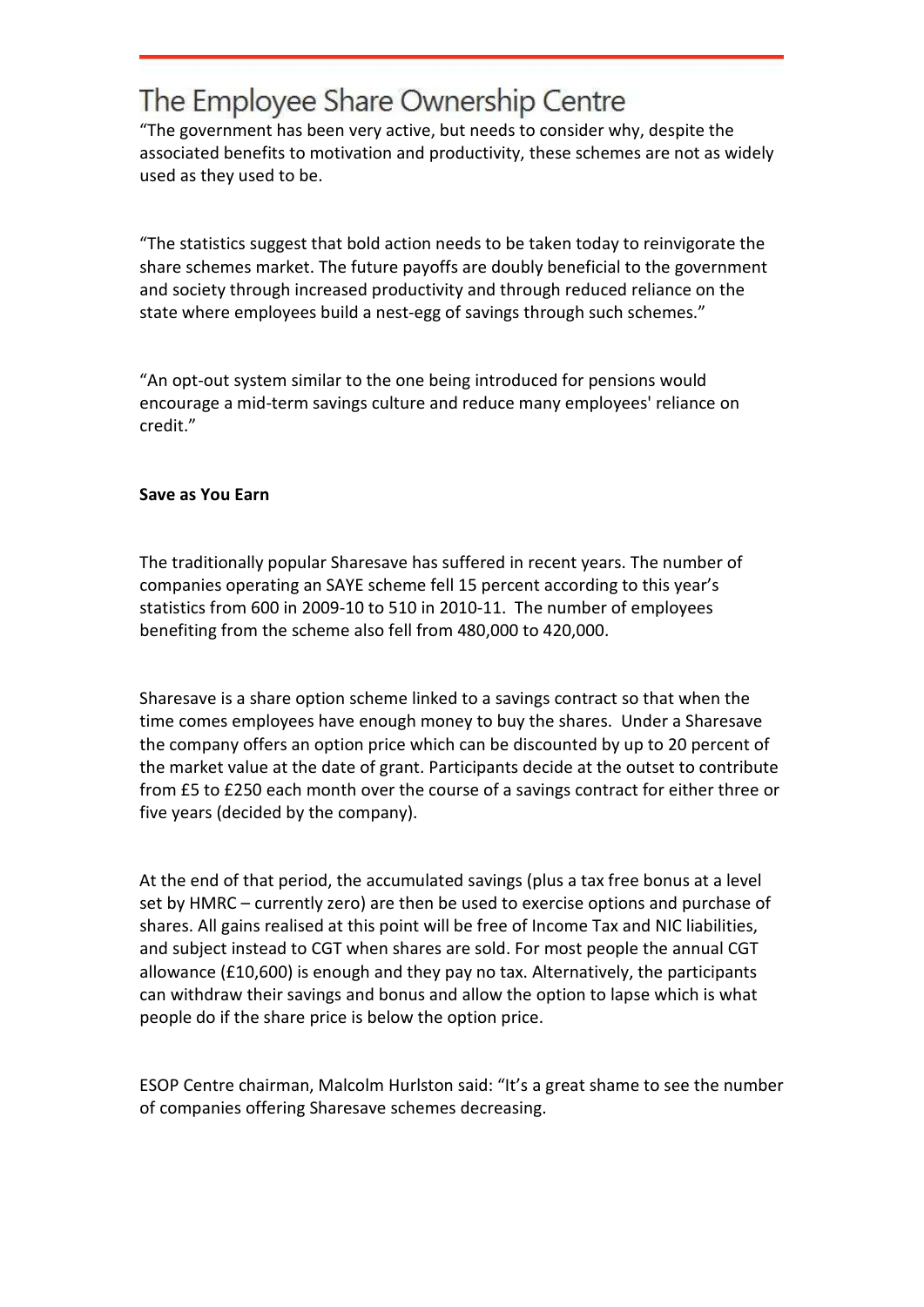"Sharesave schemes present an opportunity to companies in allowing employees to build a nest-egg, meaning they are less stressed about their finances at work. Share schemes also have a positive impact on retention, motivation and productivity. Yes, they can be expensive to run, but it should never be simply a 'bottom line' decision for companies. Providing a share plan should be part of any company's corporate responsibility plan.

"For employees Sharesave schemes are low-risk. If the share price is below the option price you get all of your savings returned."

Some of the fall in the use of Sharesave can be attributed to falling bonus rates which currently stand at zero for all contracts.

"When the bonus rates were high, the deal was a little bit sweeter. Some have called on HMRC to review these rates, but to be fair to them, the bonus rates are linked to the equivalent swap rates (sterling bid rates) published in the Financial Times. The mechanism was agreed with the industry when interest rates were high so that savings providers could continue to offer the savings contracts at a time when they were beginning to look prohibitively expensive."

#### **Share Incentive Plan**

Commenting on the statistics for the other all-employee scheme, the Share Incentive Plan (SIP), Hurlston said: "The number of companies offering SIP schemes has fallen by much less than Sharesave. A number of companies who have had both a Sharesave and a SIP historically are now choosing between the two, and SIP is coming out on top."

"The SIP has more generous tax-reliefs attached to it than Sharesave, but more generally share option schemes, like Sharesave, seem to be out of fashion at the moment, with share purchase schemes, like SIP, getting the nod."

"However, share purchase schemes expose employees to real risk whereas share options schemes do not. We should take care not to exclude the risk averse, often the worst paid from employee share ownership."

The number of companies offering a SIP fell, with 20 fewer including one in their remuneration package in 2010-11 compared with the previous year – 820 versus 840.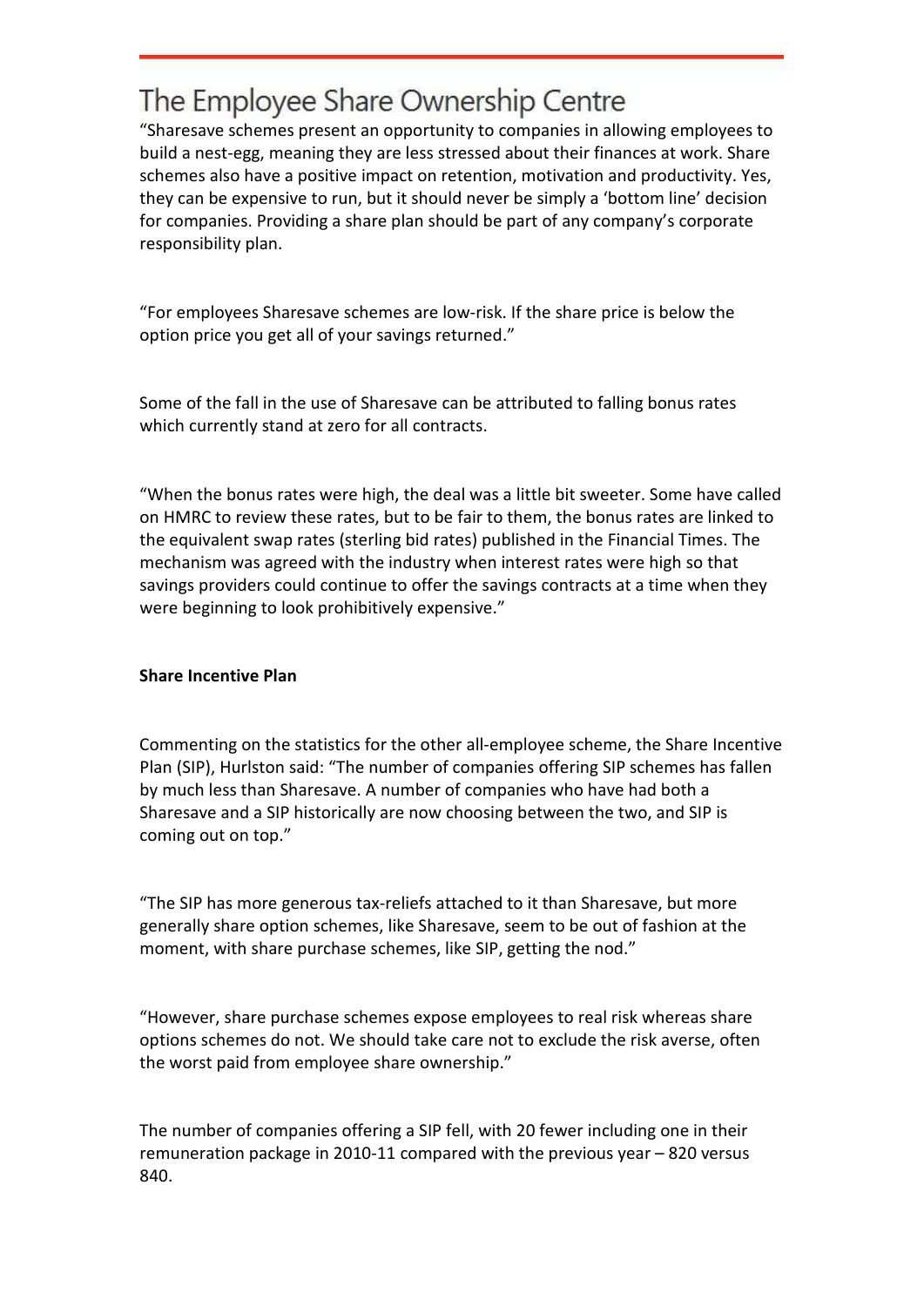"Both of the all-employee schemes could do with a boost from the Treasury. If the Government is serious about spreading employee share ownership to a wide employee base, these two all-employee schemes are the most obvious choice for the vast majority of companies."

#### **Company Share Option Plan (CSOP)**

The CSOP faced a difficult year after the OTS review reported that it was unclear of the policy rationale behind the scheme, saying the limit of £30,000 was too low for executives but too high for other employees.

Following this, HMRC issued a consultation further investigating the use of the CSOP to ascertain whether the scheme as currently used has a positive effect on productivity and economic growth and supports government objectives in a cost efficient and targeted way. The government's response to this consultation resolved that the CSOP would remain on the statute books.

The most recent HMRC statistics, however, presented further bad news for the beleaguered scheme with 210 fewer companies operating a CSOP in 2010-11 than in 2009-10, falling from 1,490 to 1,280.

Use of the CSOP has been in decline since the introduction of EMI which (for those companies which qualify) presents a more generous and flexible offer. The introduction of IFRS2 has further adversely affected the use of share option schemes.

Mr Hurlston said, "CSOP plays a vital role as a simple scheme which can be used on an all-employee basis for companies which would find the operation and administration of the other two all-employee schemes prohibitively complex."

"As employees do not have to contribute regular sums of money to participate in a CSOP, it is the most suitable scheme for the lowest paid."

There was some encouraging news for the scheme, with an increase in the number of employees to whom options were granted from 35,000 in 2009-10 to 40,000 in 2010-11. However, this is still a mere fraction of the 415,000 employees who participated in a CSOP in 2000-01.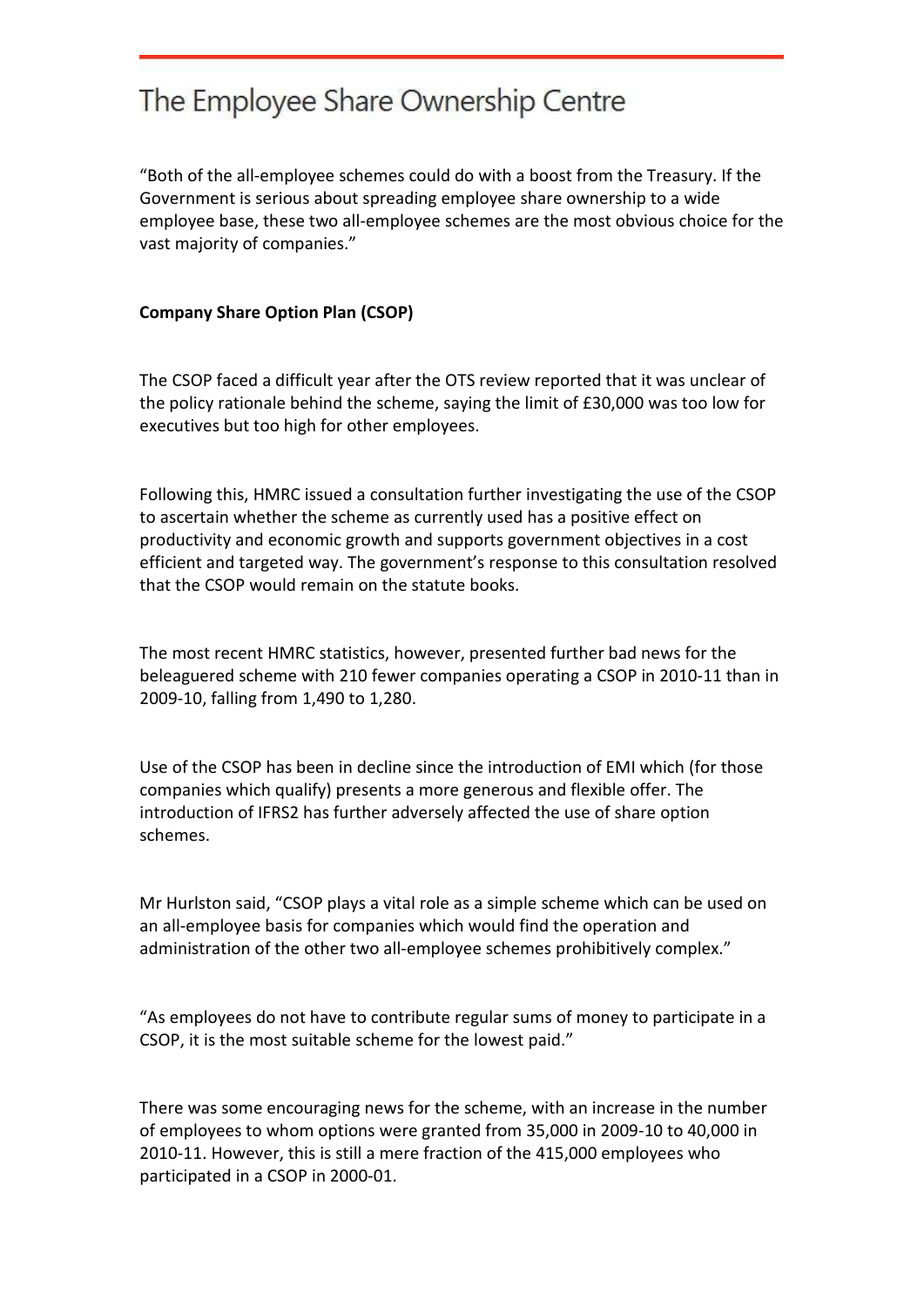#### **Enterprise Management Incentives**

The fall in the number of companies using share schemes is masked by the fantastic success of Enterprise Management Incentives, which have proven recession-proof. This year the number of companies operating such a scheme rose from 6,780 to 7,190.

"Wherever companies expect rapid growth over the coming years, EMI should without hesitation be introduced," said Mr Hurlston, "it is testament to the optimism of our entrepreneurs that the number of EMI schemes increases year after year."

In 2010-11 2,280 companies granted options to key staff using EMI.

The ESOP Centre has called on the government to put a halt to the decline in the number of companies using employee share schemes by actively promoting their use and benefits. A whole range of simplifications to the legislation and rules was recently announced by HMRC in response to the Office of Tax Simplifcation's review. It is now hoped that more companies will be encouraged to implement a share plan.

For additional information, please contact: **David Poole**, Employee Share Ownership Centre **Tel: 020 7239 4971 or email dpoole@hurlstons.com**

The Employee Share Ownership Centre is an independent not-for-profit membership organization, established by Malcolm Hurlston in 1988 to inform, lobby and research in the interest of employee share ownership. Its subscription-based membership includes consultants, professional advisers, trustees, banks and companies who have either introduced employee share schemes or intend to do so shortly.

The HMRC statistics on share schemes are available here: http://www.hmrc.gov.uk/stats/emp\_share\_schemes/menu.htm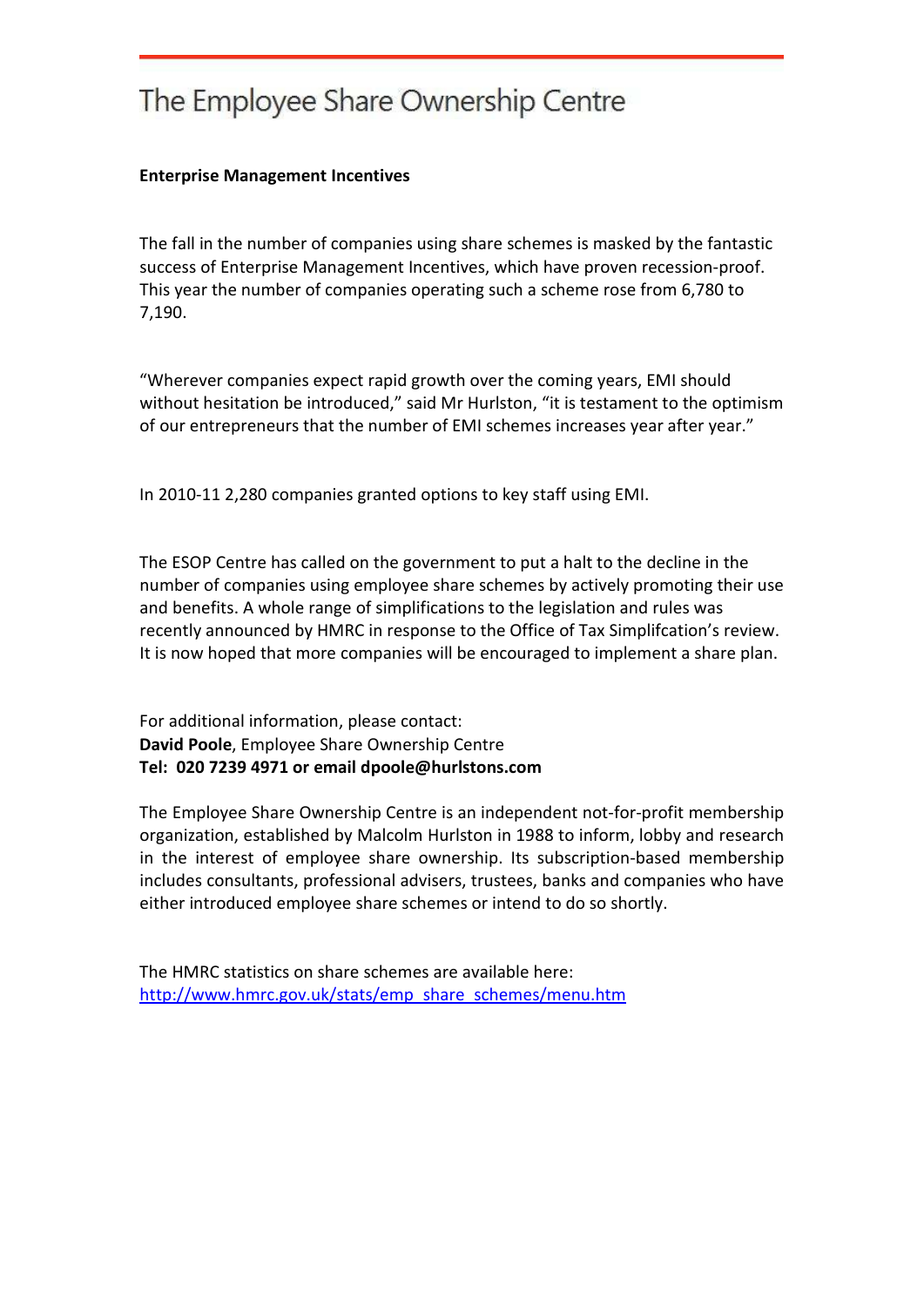#### **Notes:**

The statistics this year underwent a review to check the data validation processes and as a result some historic data was revised.

#### **\*The four HMRC tax-advantaged schemes: the Share Incentive Plan, Save as You Earn, Company Share Option Plan and Enterprise Management Incentives** are summarised below.

**Share Incentive Plan ("SIP"):** The SIP is an HMRC approved tax-efficient, allemployee plan. There are 4 main elements to the SIP. Companies can choose to use one or more of the following modules: Free Shares; Partnership Shares; Matching Shares; and Dividend Shares.

Under a SIP companies may gift up to £3,000 of shares to each employee (Free Shares) each tax year. Employees can also be given the opportunity to buy shares with up to £1,500 of pre-tax salary in each tax year (Partnership Shares). Where one Partnership Share is purchased companies can award a maximum of two shares for free in return (Matching Shares). Dividends paid on SIP shares can be used to buy up to £1,500 worth of additional shares in each tax year (Dividend Shares). Shares in the SIP must be held in trust.

**Save As You Earn ("SAYE")/Sharesave:** The SAYE is an HMRC approved plan that allows employees to enter into a savings contract for three or five years. The accumulated savings (plus a tax free bonus at a level set by HMRC) can then be used to fund an exercise of options and purchase of shares. Employees who decide to participate in a company's SAYE plan are granted an option to buy shares at a later date as prescribed by the company. The option vesting period can be 3, 5, or 7 years.

The options can be granted at a discount of up to 20% of the market value of the shares at the date of grant. Participants decide at the outset to contribute up to £250 each month.

Participants who want to exercise their option to buy shares use the accumulated savings plus bonus. All gains realised at this point will be free of Income Tax and NIC liabilities, and subject instead to CGT when shares are sold. For a high proportion of participants the annual CGT allowance is enough and they pay no tax. Alternatively, the participants can withdraw their savings and bonus and allow the option to lapse (sensible if there is no gain…)

**Company Share Option Plan ("CSOP"):** The CSOP requires formal HMRC approval prior to implementation. It allows qualifying companies to grant employees, and officers working more than 25 hours a week, options to acquire shares up to a value of £30,000 (calculated at the date of grant). The CSOP is often used by companies which do not qualify for EMI and also by companies which wish to offer participation to part-time and low-wage employees.